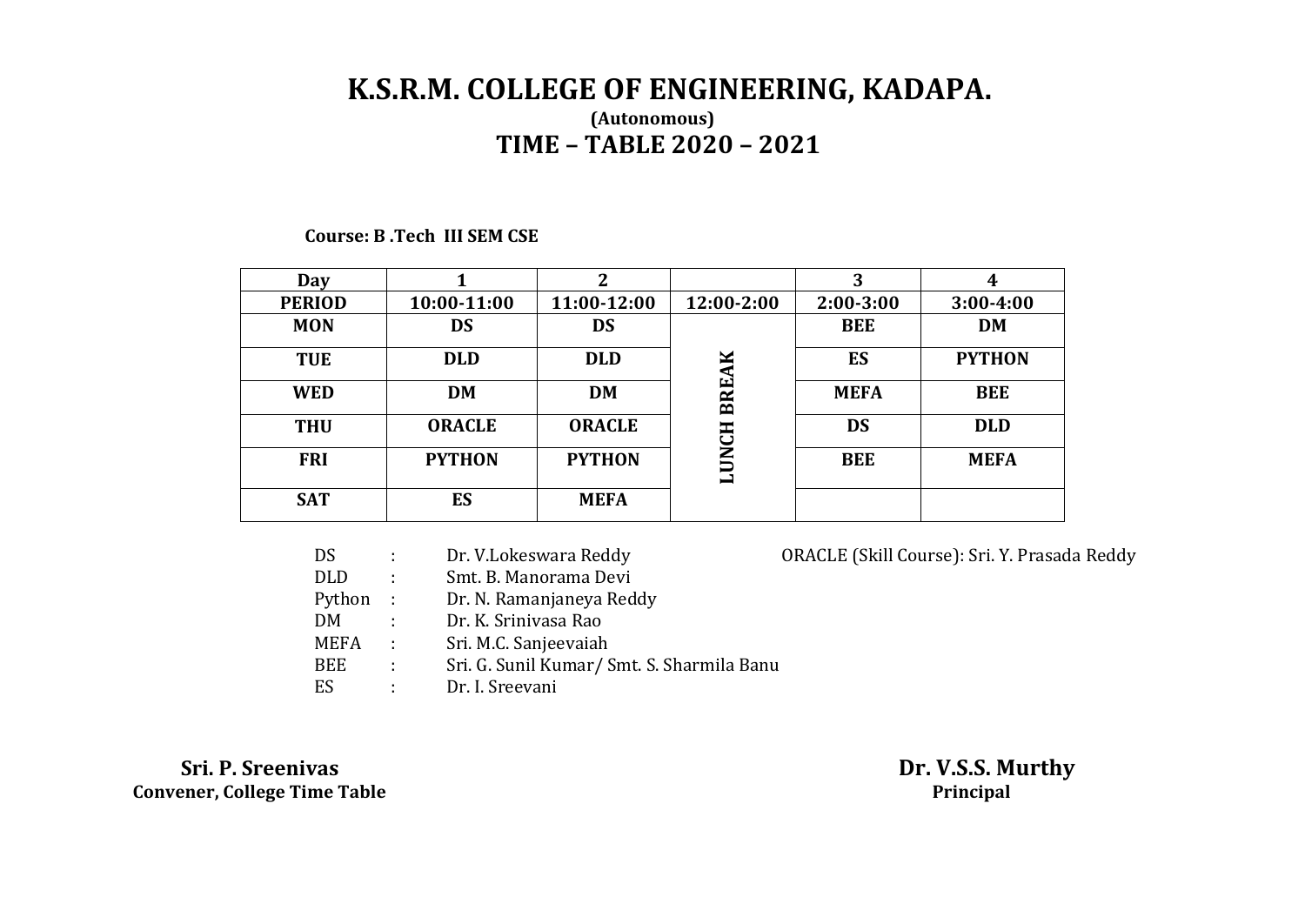# **K.S.R.M. COLLEGE OF ENGINEERING, KADAPA. (Autonomous) TIME – TABLE 2020 – 2021**

**Course: B .Tech V SEM CSE** 

| Day           |             | ∍           |              | 3           | 4              |
|---------------|-------------|-------------|--------------|-------------|----------------|
| <b>PERIOD</b> | 10:00-11:00 | 11:00-12:00 | 12:00-2:00   | $2:00-3:00$ | $3:00-4:00$    |
| <b>MON</b>    | <b>CN</b>   | CN          |              | CD          | <b>DS</b>      |
| <b>TUE</b>    | <b>DBMS</b> | <b>DBMS</b> | ×            | <b>SE</b>   |                |
| <b>WED</b>    | <b>DS</b>   | <b>DS</b>   | <b>BREA</b>  | <b>WT</b>   | <b>CN</b>      |
| <b>THU</b>    | CD          | CD          |              | <b>DBMS</b> | <b>T&amp;P</b> |
| <b>FRI</b>    | <b>SE</b>   | <b>SE</b>   | <b>LUNCH</b> | <b>COI</b>  | <b>COI</b>     |
| <b>SAT</b>    | <b>WT</b>   | <b>WT</b>   |              |             |                |

|   | Smt. S. Riyaz Banu    |
|---|-----------------------|
| t | Sri. Y. Prasada Reddy |
| ÷ | Dr. M.V. Rathnamma    |
| ÷ | Sri. G. Nagendra Babu |
| ÷ | Sri. Md. Rahamathulla |
| ÷ | Dr. M. Sreenivasulu   |
|   | Dr. B.V. Ramana Reddy |
|   |                       |

T&P: Sri. N. Siddiq

 **Sri. P. Sreenivas Dr. V.S.S. Murthy Convener, College Time Table Principal**